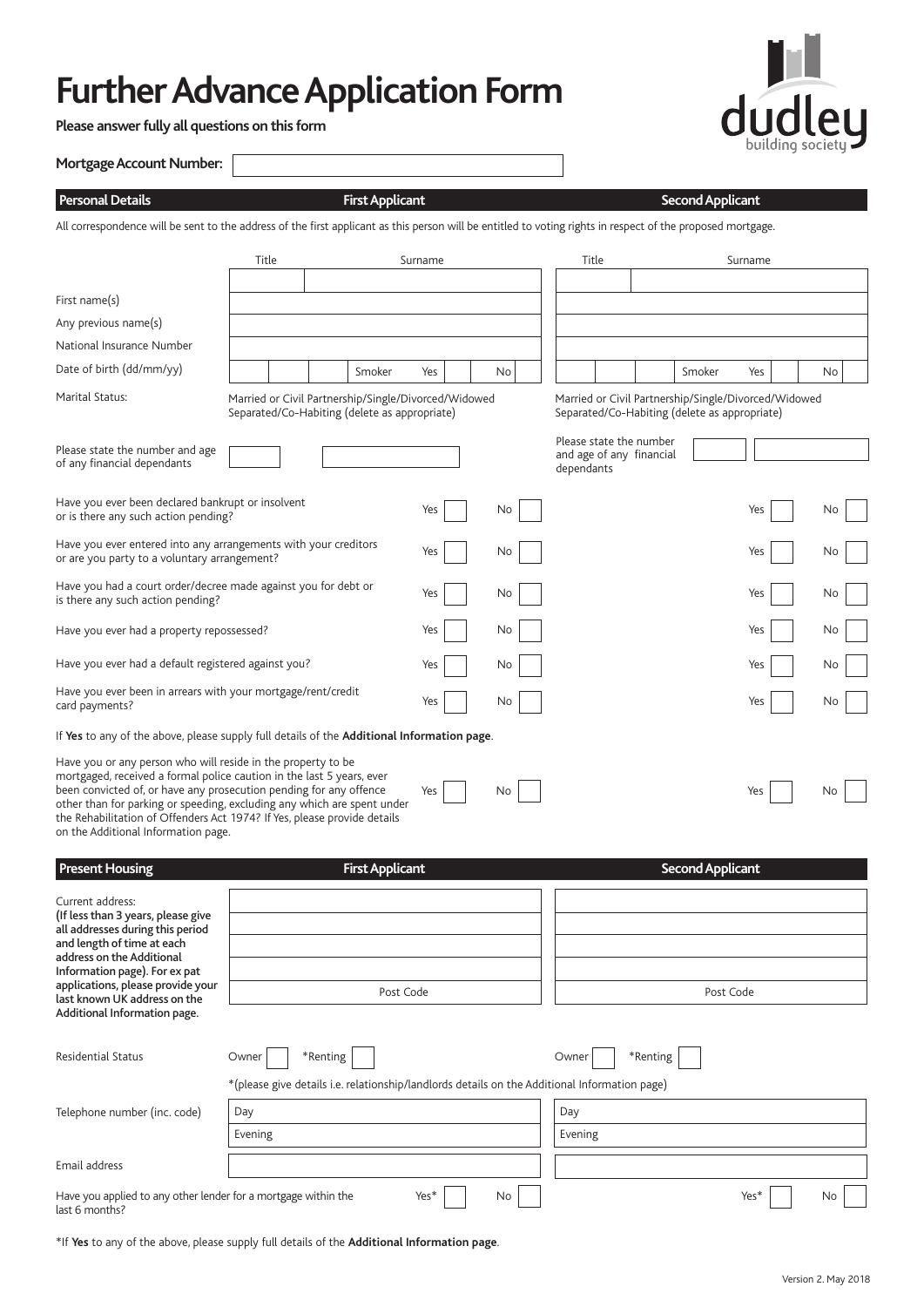| Occupation, Income & Expenditure                                                                                                                                                                                           |                            | <b>First Applicant</b>                               |                    |                            | <b>Second Applicant</b>                                                                                   |     |
|----------------------------------------------------------------------------------------------------------------------------------------------------------------------------------------------------------------------------|----------------------------|------------------------------------------------------|--------------------|----------------------------|-----------------------------------------------------------------------------------------------------------|-----|
| What is your occupation?                                                                                                                                                                                                   |                            |                                                      |                    |                            |                                                                                                           |     |
| If you are a sole trader, a partner in a firm or a company director with a 20% or<br>more shareholding, please tick the box and complete the self-employed section.                                                        |                            |                                                      |                    |                            |                                                                                                           |     |
| What is your annual gross basic income?                                                                                                                                                                                    |                            | £                                                    |                    |                            | £                                                                                                         |     |
| State any other income eg. bonus, overtime, benefits etc. $ E $<br>PLEASE NOTE: You will need to provide the originals of your last 3 months' bank statements, your last 3 months' consecutive payslips and your last P60. |                            |                                                      |                    |                            | £                                                                                                         |     |
|                                                                                                                                                                                                                            |                            |                                                      |                    |                            |                                                                                                           |     |
| Current Employer<br>(If self-employed enter your<br>trading name and address)                                                                                                                                              | Name of Company<br>Address |                                                      |                    | Name of Company<br>Address |                                                                                                           |     |
|                                                                                                                                                                                                                            |                            |                                                      |                    |                            |                                                                                                           |     |
|                                                                                                                                                                                                                            |                            | Postcode                                             |                    |                            | Postcode                                                                                                  |     |
|                                                                                                                                                                                                                            | Tel:                       | Fax:                                                 |                    | Tel:                       | Fax:                                                                                                      |     |
| How long have you been with your current employer/trading?<br>(If less than 3 years, please provide previous employment history                                                                                            |                            |                                                      | Yrs                |                            |                                                                                                           | Yrs |
| to cover last 3 years on Additional Information page).<br>Is your current employment permanent?<br>*If No, give details on the Additional Information page                                                                 |                            | Yes<br>No <sup>*</sup>                               |                    |                            | Yes<br>No <sup>*</sup>                                                                                    |     |
| Do you make any maintenance/child support payments to court                                                                                                                                                                |                            | Yes<br>No                                            |                    |                            | Yes<br>No                                                                                                 |     |
| or on a voluntary basis?<br>If yes, how much per month?                                                                                                                                                                    |                            | £                                                    |                    |                            | £                                                                                                         |     |
| PLEASE NOTE: You will also need to provide your last 3 years' accounts for all self-employed earnings.                                                                                                                     |                            |                                                      |                    |                            |                                                                                                           |     |
| Name and address of your                                                                                                                                                                                                   | Name                       |                                                      |                    | Name                       |                                                                                                           |     |
| accountant (if applicable)                                                                                                                                                                                                 | Address                    |                                                      |                    | Address                    |                                                                                                           |     |
|                                                                                                                                                                                                                            |                            |                                                      |                    |                            |                                                                                                           |     |
|                                                                                                                                                                                                                            |                            | Postcode                                             |                    |                            | Postcode                                                                                                  |     |
|                                                                                                                                                                                                                            | Tel:                       | Fax:                                                 |                    | Tel:                       | Fax:                                                                                                      |     |
|                                                                                                                                                                                                                            |                            |                                                      |                    |                            |                                                                                                           |     |
| <b>Further Advance Details</b>                                                                                                                                                                                             |                            |                                                      |                    |                            |                                                                                                           |     |
| Loan Amount Required<br>£                                                                                                                                                                                                  |                            | Existing<br>Term                                     |                    | Shorter*                   | Extend*<br>*Please indicate preferred term required. Term amendments will be subject to Society approval. |     |
| If you wish to extend or decrease, please confirm new term in years                                                                                                                                                        |                            | yrs                                                  |                    |                            |                                                                                                           |     |
| Purpose of Loan                                                                                                                                                                                                            |                            |                                                      |                    |                            |                                                                                                           |     |
| Estimates and any plans and planning permission should accompany this application                                                                                                                                          |                            |                                                      |                    |                            |                                                                                                           |     |
| Has a second charge been arranged on this property?<br>If yes, please supply full details on the Additional Information page.                                                                                              |                            | Yes                                                  | N0                 |                            |                                                                                                           |     |
| Is any money being applied for capital raising?<br>If yes, please give full details including amount on the Additional Information page.                                                                                   |                            | Yes                                                  | N0                 |                            |                                                                                                           |     |
| Product Required                                                                                                                                                                                                           |                            |                                                      |                    |                            |                                                                                                           |     |
| Do you intend to let the property to a family member now or at any time in the future, or to live in the property yourself<br>at any time in the future?                                                                   |                            |                                                      |                    |                            | Yes<br>No                                                                                                 |     |
| Do you own any other BTL properties?                                                                                                                                                                                       |                            |                                                      |                    |                            | Yes<br>No                                                                                                 |     |
| If the property was inherited, or purchased, has the property ever been occupied by you or a related person?                                                                                                               |                            |                                                      |                    |                            | Yes<br>No                                                                                                 |     |
| Method of Payment - How Will You Repay Your Loan?                                                                                                                                                                          |                            |                                                      |                    |                            |                                                                                                           |     |
| Direct Debit                                                                                                                                                                                                               | <b>Standing Order</b>      | Other (please advise on Additional Information Page) |                    |                            |                                                                                                           |     |
| Total Loan Amount<br>£                                                                                                                                                                                                     | To be repaid as:<br>£      | Repayment                                            | Interest Only<br>£ |                            |                                                                                                           |     |
| Is the basis for paying this loan in currancy other than GBP?                                                                                                                                                              |                            |                                                      |                    |                            | Yes<br>NΟ                                                                                                 |     |
| If yes which currency?                                                                                                                                                                                                     |                            |                                                      |                    |                            |                                                                                                           |     |

# Please be aware YOU MUST have suitable arrangements in place to repay any part of the loan not on a repayment basis.

If all or part of the loan is to be paid on an interest only basis, please confirm how you intend to repay the capital element of the mortgage on the Additional Information page.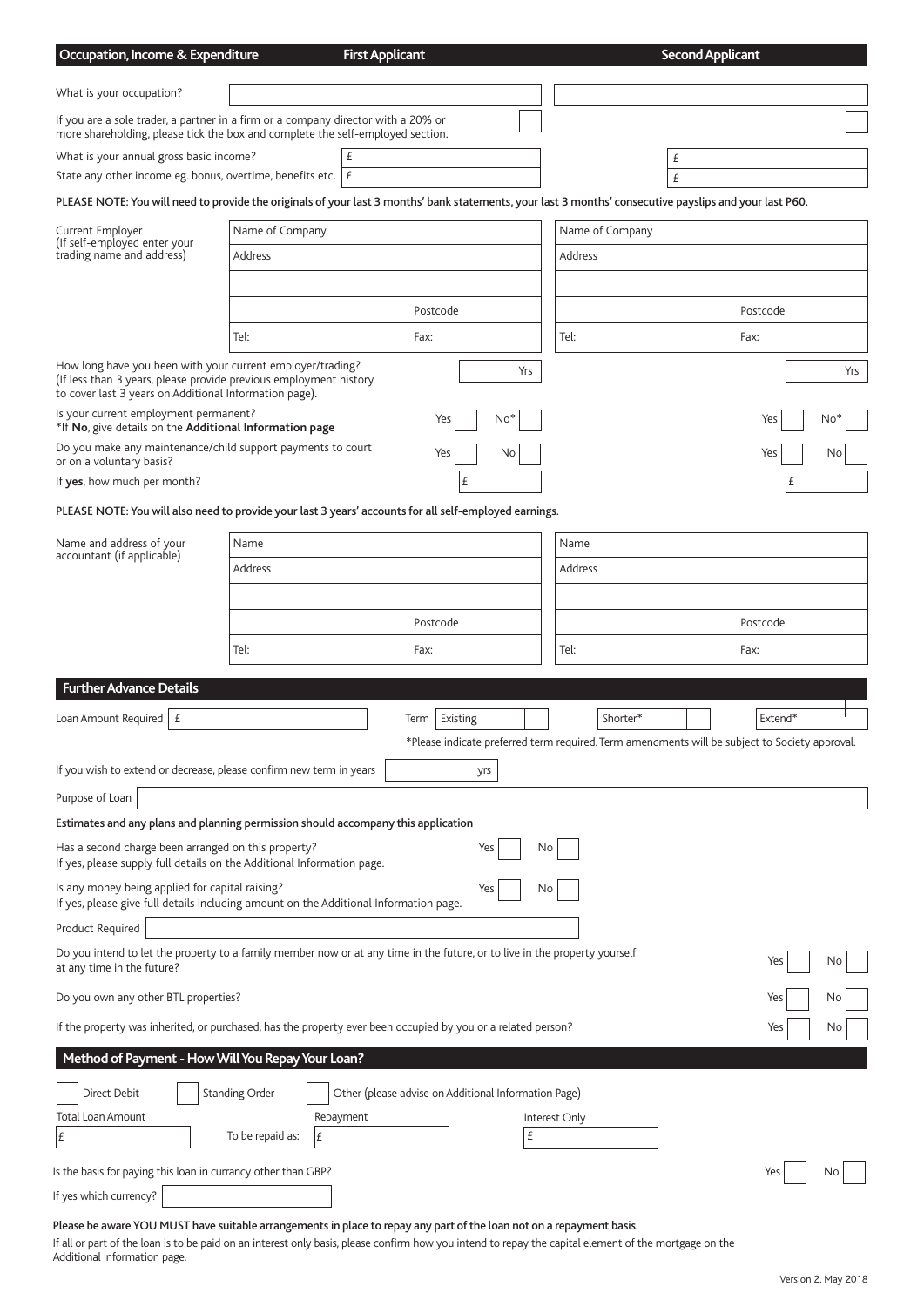# **Other Occupiers Age 17 or Over**

Will there be any persons who will reside in the property on completion of the mortgage other than the applicants? If Yes, enter details below.

| Title | Surname | First Names | Relationship | Date of Birth |
|-------|---------|-------------|--------------|---------------|
|       |         |             |              |               |
|       |         |             |              |               |
|       |         |             |              |               |
|       |         |             |              |               |

# **Re-Valuation Details**

Who should the valuer contact to gain access to the property?

 $\overline{\phantom{a}}$ Name

Daytime Telephone Number inc.Code

 $\overline{\phantom{a}}$ 

| <b>Outstanding Loans</b>                                                  | <b>First Applicant</b> | Second Applicant |
|---------------------------------------------------------------------------|------------------------|------------------|
| Do you have a mortgage or secured loan or any<br>other loans outstanding? | $Yes$ $No$             | $Yes$ $No$       |

eg. Bank/Car Loan, Hire Purchase, Credit Cards, Student Loan, Child Minding Costs.

If Yes, enter details below and indicate if the loan will be repaid on or before completion of your advance.

| Lender<br>eg. Dudley Buidling Society | Applicant Type of Loan<br>1st/2nd/Joint (eg. Secured, Personal) | Account<br>Number | Outstanding<br>Term | Outstanding<br>Balance | Monthly<br>Payment | To be<br>Repaid? |
|---------------------------------------|-----------------------------------------------------------------|-------------------|---------------------|------------------------|--------------------|------------------|
|                                       |                                                                 |                   |                     |                        |                    |                  |
|                                       |                                                                 |                   |                     |                        |                    |                  |
|                                       |                                                                 |                   |                     |                        |                    |                  |
|                                       |                                                                 |                   |                     |                        |                    |                  |

If further space is required please detail on the Additional Information page.

### **Buy To Let Portfolio**

Please give details of any buy to let mortgages that will remain upon completion of this mortgage.

| Total Number of Properties | Estimated Value of Portfolio | Balance Outstanding | Monthly Mortgage Payment   Total Monthly Rental Income |
|----------------------------|------------------------------|---------------------|--------------------------------------------------------|
|                            |                              |                     |                                                        |

# **Solicitor Details**

NOTE: LMS will appoint a solicitor to act on our behalf in this transaction. You can also use this solicitor. However, if you decide to use your own solicitor on a Separate Representation basis you will be liable for two sets of legal fees.

| Name and address of Firm | Name      | Name of person acting |  |
|--------------------------|-----------|-----------------------|--|
|                          | Address   | Tel No. (inc. Code)   |  |
|                          |           | Fax/DX No. (if known) |  |
|                          | Post Code |                       |  |

| Name of person acting |  |  |  |
|-----------------------|--|--|--|
| Tel No. (inc. Code)   |  |  |  |
| Fax/DX No. (if known) |  |  |  |



# **Insurance** Name of the Community of the Community of the Community of the Community of the Community of the Community of the Community of the Community of the Community of the Community of the Community of the Community o

#### **Mortgage Protection**

We can arrange for an Concept Financial Services Representative to discuss your protection needs, such as;

• Life Cover

• Critical Illness Cover

#### • Mortgage Payment Protection Insurance

If you would like to arrange an appointment please tick the following box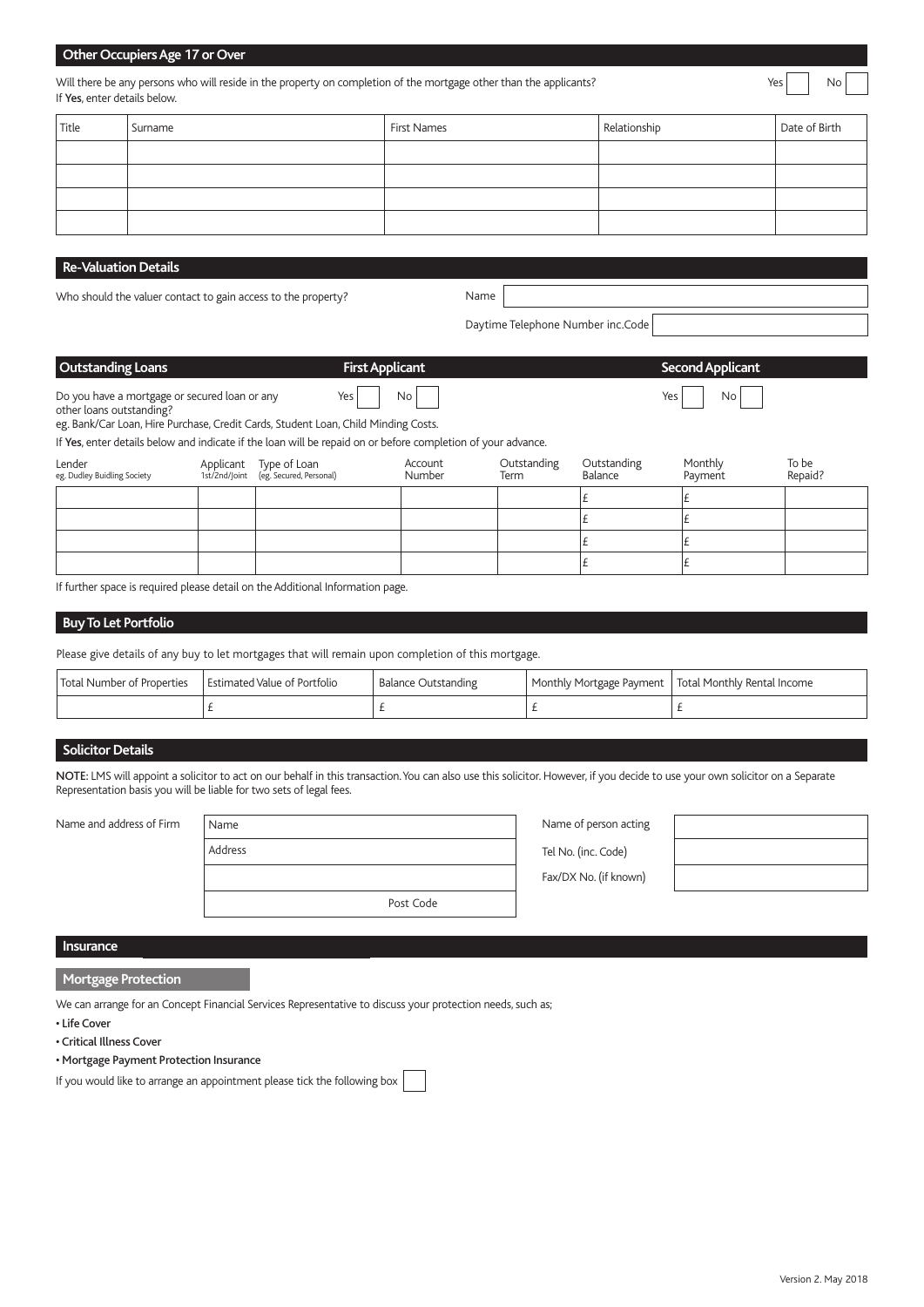#### **Your Personal Information and What We Do With It**

Our Society takes its responsibilities for data management very seriously and we have thoroughly detailed our approach to how we collect and use information on the 'Privacy' page on our website. This explains how we collect and manage personal information and what we do with it. Please visit www. dudleybuildingsociety.co.uk/privacy for more information, alternatively you can request an electronic or paper copy of our privacy statements by:

Telephone: 01384 231414

Email: enquiries@dudleybuildingsociety.co.uk

Post: Dudley Building Society, 7 Harbour Buildings, The Waterfront, Brierley Hill, West Midlands, DY5 1LN

We can be contacted at any time if you have queries about this privacy notice or wish to exercise any of the rights mentioned in it by writing to us at The Secretary, Dudley Building Society, 7 Harbour Buildings, The Waterfront, Brierley Hill, DY5 1LN. This privacy notice may be updated from time to time. You should check http://www.dudleybuildingsociety.co.uk/privacy regularly so that you can read the up to date version.

#### How do we share your information with Credit Reference Agencies?

In order to process your application, we will perform credit and identity checks on you with one or more credit reference agencies ("CRAs"). To do this, we will supply your personal information to CRAs and they will give us information about you. This will include information from your credit application and about your financial situation and financial history. CRAs will supply to us both public (including the electoral register) and shared credit, financial situation and financial history information and fraud prevention information.

We will use this information to:

- Assess your creditworthiness and whether you can afford to take the product;
- Verify the accuracy of the data you have provided to us;
- Prevent criminal activity, fraud and money laundering;
- Manage your account(s);
- Trace and recover debts; and
- Ensure any offers provided to you are appropriate to your circumstances.

We will continue to exchange information about you with CRAs while you have a relationship with us. We will also inform the CRAs about your settled accounts. If you borrow and do not repay in full and on time, CRAs will record the outstanding debt. This information may be supplied to other organisations by CRAs.

When CRAs receive a search from us they will place a search footprint on your credit file that may be seen by other lenders.

If you are making a joint application, or tell us that you have a spouse or financial associate, we will link your records together, so you should make sure you discuss this with them, and share with them this information, before lodging the application. CRAs will also link your records together and these links will remain on your and their files until such time as you or your partner successfully files for a disassociation with the CRAs to break that link.

#### How do we share your information with Fraud Prevention Agencies?

The personal information we have collected from you will be shared with fraud prevention agencies who will use it to prevent fraud and money-laundering and to verify your identity. If fraud is detected, you could be refused certain services, finance or employment. Further details of how your information will be used by us and these fraud prevention agencies, and your data protection rights, can be found by writing to us using the details above.

#### What should you do if your personal information changes?

You should tell us without delay so that we can update our records. The contact details for this purpose are:

Telephone: 01384 231414

Email: enquiries@dudleybuildingsociety.co.uk

Post: Dudley Building Society, 7 Harbour Buildings, The Waterfront, Brierley Hill, West Midlands, DY5 1LN

| <b>Marketing Preferences</b> | $\ddot{\mathbf{e}}$                          |                                                                                                                                                                              |                    |      |           |
|------------------------------|----------------------------------------------|------------------------------------------------------------------------------------------------------------------------------------------------------------------------------|--------------------|------|-----------|
|                              | your preferences by selecting the following: | We would love to keep you informed about the products and services that are available to you as a member of Dudley Building Society. In order to receive them please confirm |                    |      |           |
| Applicant 1                  |                                              |                                                                                                                                                                              | <b>Applicant 2</b> |      |           |
| Email                        | Post                                         | Telephone                                                                                                                                                                    | Email              | Post | Telephone |
| Additional Information       |                                              |                                                                                                                                                                              |                    |      |           |
|                              |                                              |                                                                                                                                                                              |                    |      |           |
|                              |                                              |                                                                                                                                                                              |                    |      |           |
|                              |                                              |                                                                                                                                                                              |                    |      |           |
|                              |                                              |                                                                                                                                                                              |                    |      |           |
|                              |                                              |                                                                                                                                                                              |                    |      |           |
|                              |                                              |                                                                                                                                                                              |                    |      |           |
|                              |                                              |                                                                                                                                                                              |                    |      |           |
|                              |                                              |                                                                                                                                                                              |                    |      |           |
|                              |                                              |                                                                                                                                                                              |                    |      |           |
|                              |                                              |                                                                                                                                                                              |                    |      |           |
|                              |                                              |                                                                                                                                                                              |                    |      |           |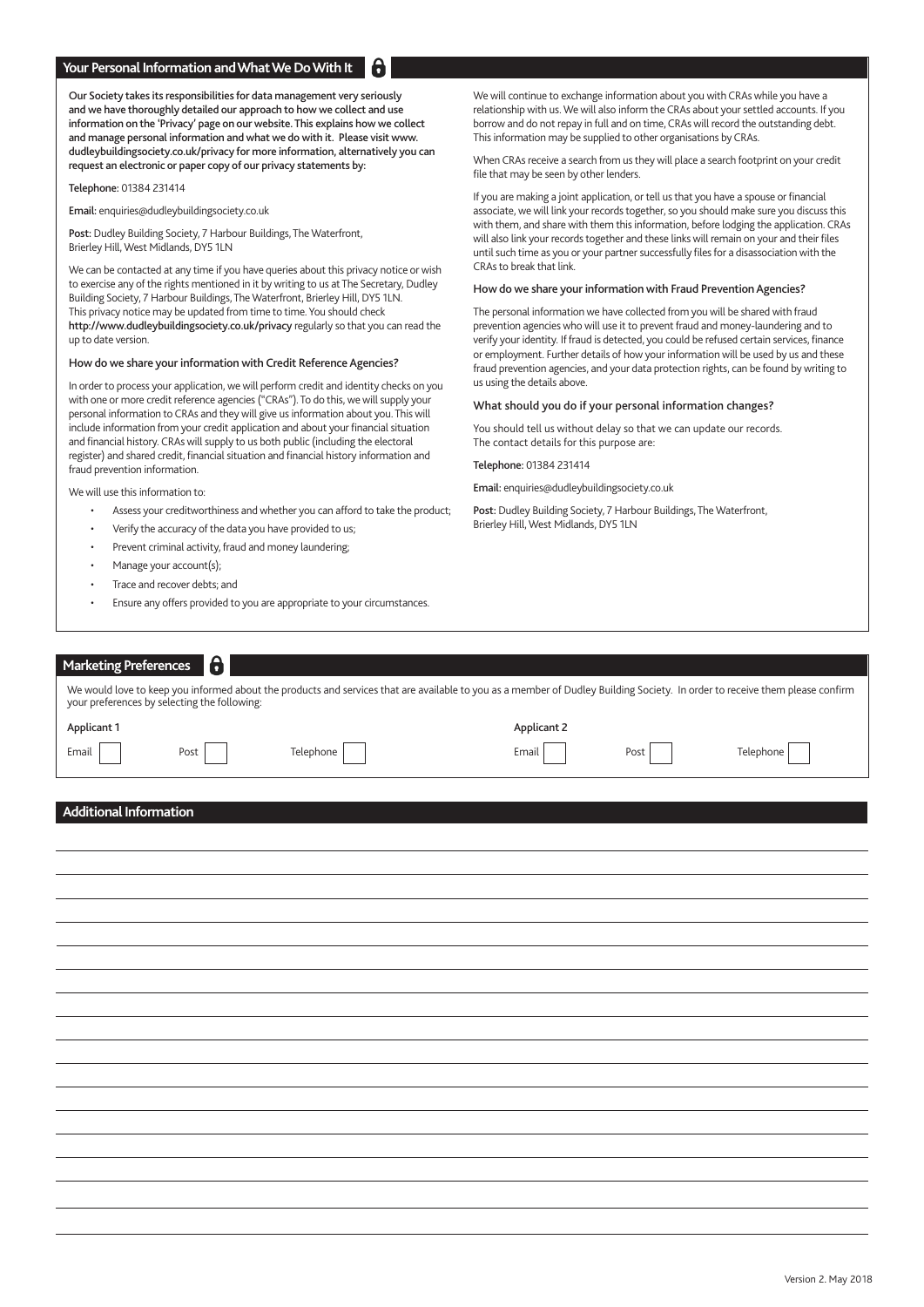| Borrower(s) Name: |  |  |
|-------------------|--|--|
|-------------------|--|--|

 $\overline{\phantom{a}}$ Reference Number:

#### **Declarations - Please Read Carefully**

 $\overline{\phantom{a}}$ 

I/We apply for a further advance loan.

If I am an individual I apply to be a Borrowing Member according to the Rules of the Society, copies of which are available from the Society's Principal Office or any branch. If this is a joint application by individuals I/We understand that the First Applicant will be the person named first in the Society's records in respect of the mortgage and will be the Representative Joint Borrower according to the Rules (provided that individual is a Borrowing Member). I understand that if I am a Body Corporate or apply as a bare trustee for a Body Corporate, that a Body Corporate cannot be a Borrowing Member of the Society and that no person will exercise voting rights in respect of the mortgage under the Rules.

I/WE declare that:

- 1. I/We have been given a copy of the European Standardised Information Sheet. I/We have read the contents of this document and having had time to consider this, I/We wish to proceed with the mortgage application.
- 2. I/We are over 18 years of age.
- 3. The information given in this application is true to the best of my/our knowledge and believe that I/We have disclosed any additional information which is material to my/our application. I/We understand that Dudley Building Society will rely on the information provided in considering my/our application. If, prior to completion of the further advance, there is any change in my/our circumstances which affects (or may affect) the information supplied, I/We will notify Dudley Building Society in writing immediately.
- 4. I/We understand that if a further advance offer is made, Dudley Building Society may instruct a Solicitor/Licensed Conveyancer to act on its behalf and that I/We will be responsible for the Society's legal costs and disbursements whether or not the further advance is completed.
- 5. I/We authorise Dudley Building Society or its agents to instruct a Valuer to prepare a mortgage valuation report at my/our cost and I/We understand that the fee is payable in advance and is not returnable whether or not an offer of a loan is given. I/We understand that such a report will be obtained by Dudley Building Society for its own purposes and that Dudley Building Society is not the agent of the valuer or firm of valuers. I/We further understand that neither Dudley Building Society nor the valuer nor the firm of valuers will warrant, represent or give any assurance to me/us that the statements, conclusions and opinions expressed or implied in the report and mortgage valuation are accurate or valid and that the report will be supplied without any acceptance of responsibility on their part to me/us. I/We accept that I/We will be given a copy of this report. For re-mortgages of up to 60% loan to value the Society may use a limited external inspection or computer based data to value the property. In such cases I/We will not receive a copy of the report.
- 6. I/We have received and read or have already been supplied with the following leaflets:

a) Guide to Valuation Fees;

b) List of Charges.

7. I/We confirm that my/our income is as stated in the application and is sufficient to support all of the relevant payments required to sustain the mortgage. I/We understand that a false or misleading declaration may forfeit any mortgage offer or subsequent contract and that a failure to maintain the payments due may result in repossession and subsequent sale of the property by Dudley Building Society.

- 8. I/We authorise the Society or its agents to make any enquiries of such persons it considers necessary in relation to this application, to confirm the truth and accuracy of the information. Any costs incurred in doing so will be my/our responsibility. I/We authorise Dudley Building Society to disclose any information provided by me/us on this application to a collective mortgage or other credit data checking system so that it can be made available to other financial institutions where this is done in the interest of fraud prevention.
- 9. I/We authorise Dudley Building Society or its agents to disclose details in this application to one or more credit reference agencies and to use appropriate statistical techniques (credit scoring) as part of the decision making process when asessing my/our application for credit. Whether or not the mortgage is granted a record of the search will be recorded against my/our file by the agencies concerned. This information may be searched by credit grantors and used in assessing applications for future banking, loan or hire facilities and for debt collection purposes as to how I/We performed in meeting my/our obligations under the mortgage contract. If the mortgage is granted, it may pass information relating to the conduct of the account in accordance with the data protection registration held by Dudley Building Society. (The names of such credit reference agencies can be supplied by Dudley Building Society).
- 10. In the event of this application or any offer which may be made not proceeding, I/We will not be entitled to a refund of fees or related costs.
- 11. No structural alterations shall be made without the prior written consent of the Society.
- 12. Interest on my/our mortgage will be calculated from the date of advance on a monthly basis.
- 13. I/We agree to be bound by the Rules of the Society, mortgage conditions and the terms of the mortgage deed.
- 14. I/We understand that Dudley Building Society may withdraw or vary the terms of any non-binding mortgage offer at any time prior to completion.
- 15. I/We understand that Dudley Building Society may withdraw any binding mortgage offer if a material change develops in which the condition, value or title of the property is affected or my/our ability to afford the mortgage is affected.
- 16. I/We understand, where it is necessary, my/our data may be shared with, or access provided to, third parties involved in dealing with my/our application. Such third parties may include (but is not limited to) third party processors and/or professional advisors.

The Lender is Dudley Building Society.

By signing this application you are:

- a) Confirming you have read the sections entitled "Your Personal Information and What We Do With It" and the Society's Privacy Notices.
- b) Giving your consent to the uses and disclosures of information listed.
- c) Making the declaration and giving the authorities set out in the "Declaration" above.
- d) Authorise Dudley Building Society to obtain any information they may require.
- e) Confirming my/our preferences in regard to marketing from Dudley Building Society.

Signed (First Applicant) Signed (Second Applicant) Signed (Second Applicant)

Date: Date: